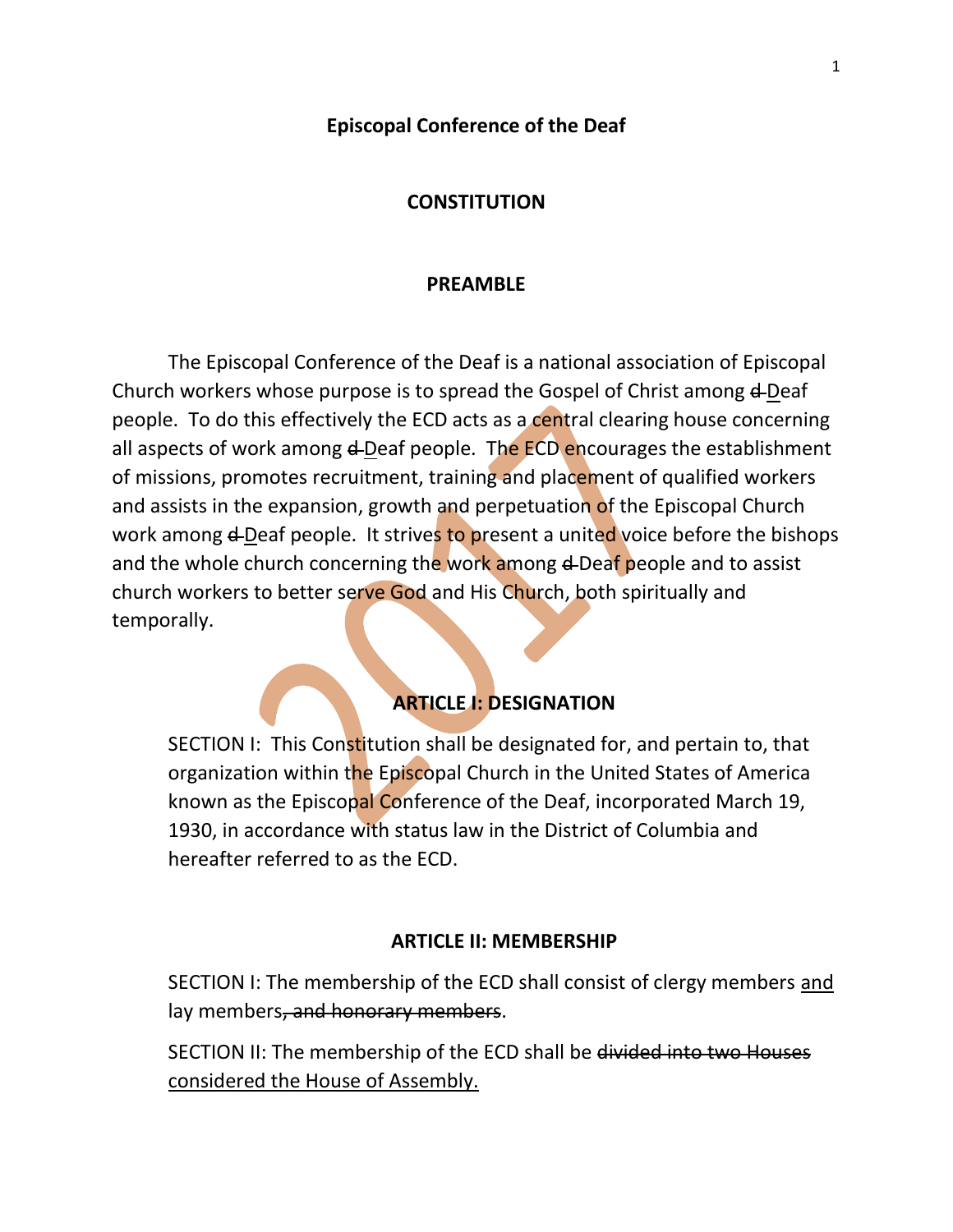- a. House of Delegates Assembly shall consist of two groups: all clergy and lay missioners who are actively serving dDeaf congregations or have been designated by their bishop to be the Missioner to the Deaf in their diocese, and lay delegates who have been so designated by their congregations, or lay delegates who been officially designated by a regional/provincial Episcopal associations of Deaf person, as described in the By-Laws Article I, Section II. according to the procedure described in the by-laws.
- b. House of Assembly shall also consist of all elergy and lay members as described in the bBy-ILaws Article I, Section IV other than those who qualify for membership in the House of Delegates.

SECTION III: Lay members shall be active communicants of the Episcopal Church (baptized members who have received Communion at least three times in a calendar year) admitted to membership in the ECD according to eligibility as defined by the bBy-Laws Article I, Section I.

SECTION IV: Clergy members shall be ordained clergy or lay missioners in good standing in the Episcopal Church admitted to ECD membership according to eligibility as defined by the bBy-ILaws.

SECTION V: Honorary membership may be conferred upon any person by majority vote at any ECD Convention.

# **ARTICLE III: CONVENTIONS**

SECTION I: The ECD shall convene in 3 year cycles aligning with General Conventions of the Episcopal Church. In the year prior to each General Convention, there will be an ECD convention with election of officers. ECD Board members will attend each General Convention to promote the ECD. In the year following each General Convention, the ECD shall convene for a gathering of relevance to all interested in Deaf Ministry.

## **ARTICLE IV: OFFICERS**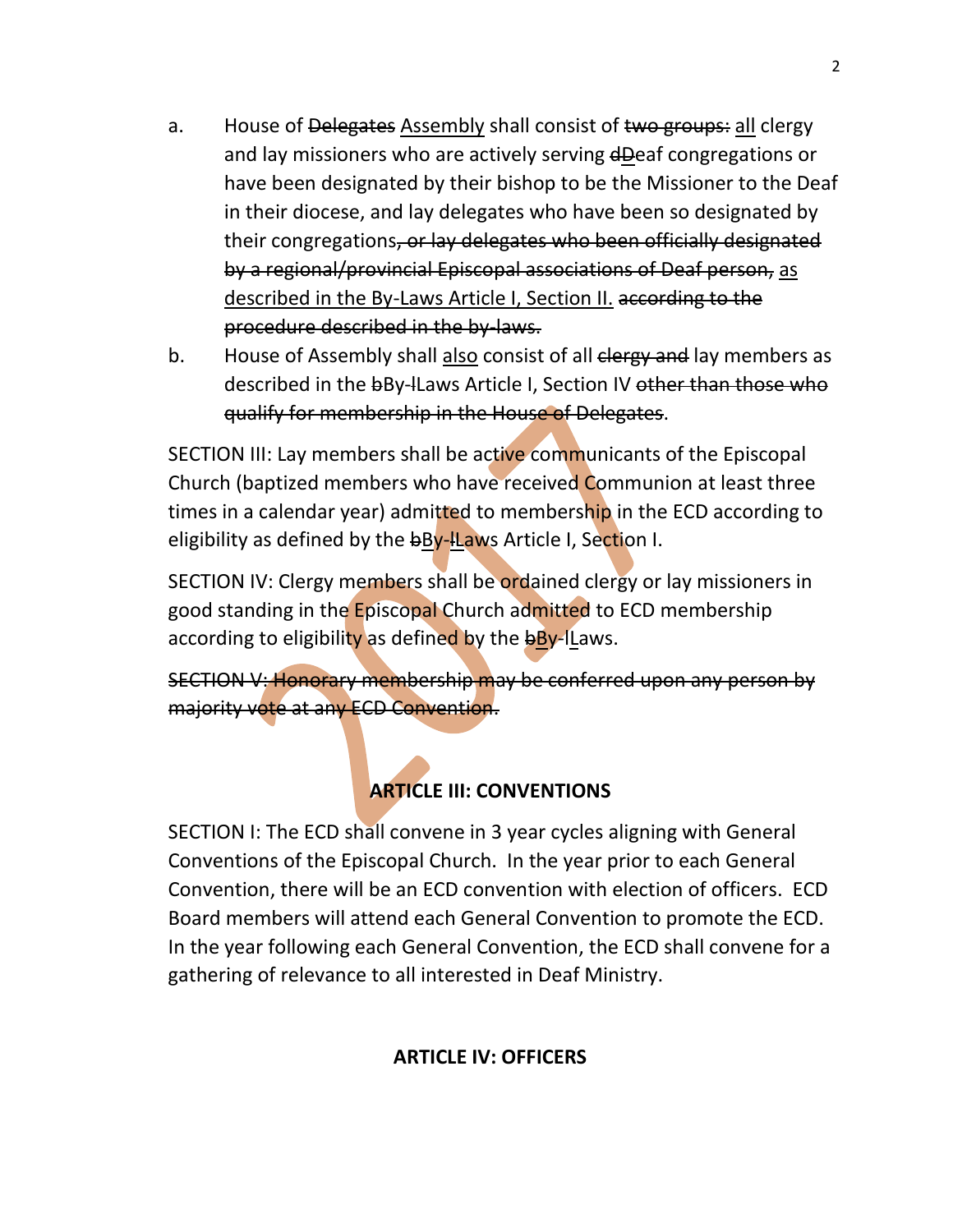SECTION I: The officers of the ECD shall be President, First Vice President, Second Vice President, Secretary, and Treasurer. Only clergy of the Episcopal Church shall be eligible for the offices of President and First Vice President. All officers and candidates for the Board shall be members of the ECD.

SECTION II: Officers and Board members-at-large shall be elected every third year at the ECD Convention. The vote shall be by marked paper ballot and by Houses. A concurrent majority of the votes cast by each House shall be necessary to a choice. A 2/3 majority of votes cast shall be necessary for an election to pass. The tenure of the President shall be limited to two consecutive three year terms. He/she shall be eligible to any other office after the two terms, and could be elected to the Presidency again three years following the expiration of his/her two previous terms. The other Board members shall hold office until their successors are elected. Continuation in office in all cases shall depend on the continuation of membership in the ECD.

SECTION III: In the event of a vacancy occurring between Conventions, the Board of Directors shall act to fill each officer's vacancy from amongst the members of the Board following conditions outlined in Article IV, Sections I and II. The next Convention shall fill the office for the remainder of the term. The following exceptions shall be made in the event of a vacancy: the **First Vice President shall succeed to the office of President for the** remainder of the term; if the Second Vice President is a member of the clergy, he/she shall then succeed to the office of First Vice President for the remainder of the term. If the vacancy is in the position of Chaplain or Member at Large, the Board will fill the vacancy from among the membership.

SECTION IV: The President shall

- a. Serve as chair of the Board of Directors and as ex officio member of all committees which he/she shall appoint as directed by the Convention or with advice of the Board of Directors.
- b. Have authority to call special meetings of the Board of Directors.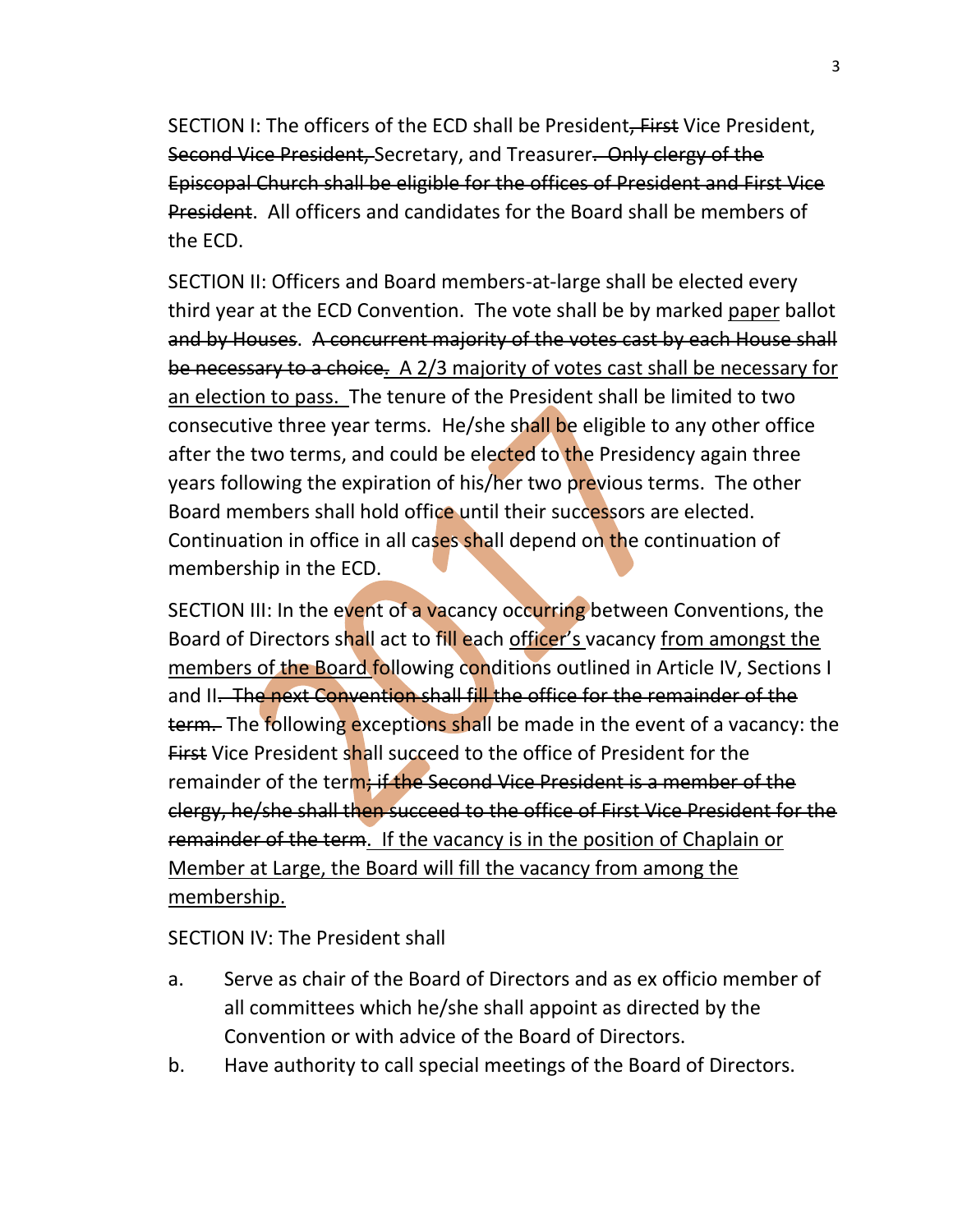#### SECTION V: The First Vice President

- a. Assist the President in the dispatch of the business of the ECD in its Conventions and in the program between Conventions.
- b. In the absence or illness of the President, preside at the Convention and carry out the duties that pertain to the office of President.

#### SECTION VI: Second Vice President

- a. Share in the program and work of the officers of the ECD, and perform such duties as shall be designated by the President.
- b. In the event of a vacancy in the office of First Vice President between Conventions, carry out the duties that pertain to the office of First Vice President.

SECTION VII: VI: The Treasurer shall keep an accurate record of all receipts and disbursements of monies confided to his/her custody, comply with all regulations imposed upon such office by Canon Law of the Episcopal Church, and shall pay each month all bills authorized by ECD in convention or approved by the Board of Directors between Conventions.

SECTION VIII VII: The Secretary shall take all minutes of the ECD Conventions and meetings of the Board of Directors and attend to all correspondences that relate to the Conventions or work of the ECD.

SECTION VIII: Each officer shall discharge all other duties that generally pertain to his/her office or as specified in the Constitution and by-laws of the ECD or as set forth in Canon Law by the General Convention of the Episcopal Church.

## **ARTICLE V: BOARD OF DIRECTORS**

SECTION I: The Board of Directors shall consist of officers and two members-atlarge who have been elected in accordance with the provisions of Article IV, sections I and II above, and a Chaplain, selected by the Board as spiritual adviser. Only clergy from the Episcopal Church or partner denominations in communion with the Episcopal Church shall be eligible for this position. The Chaplain shall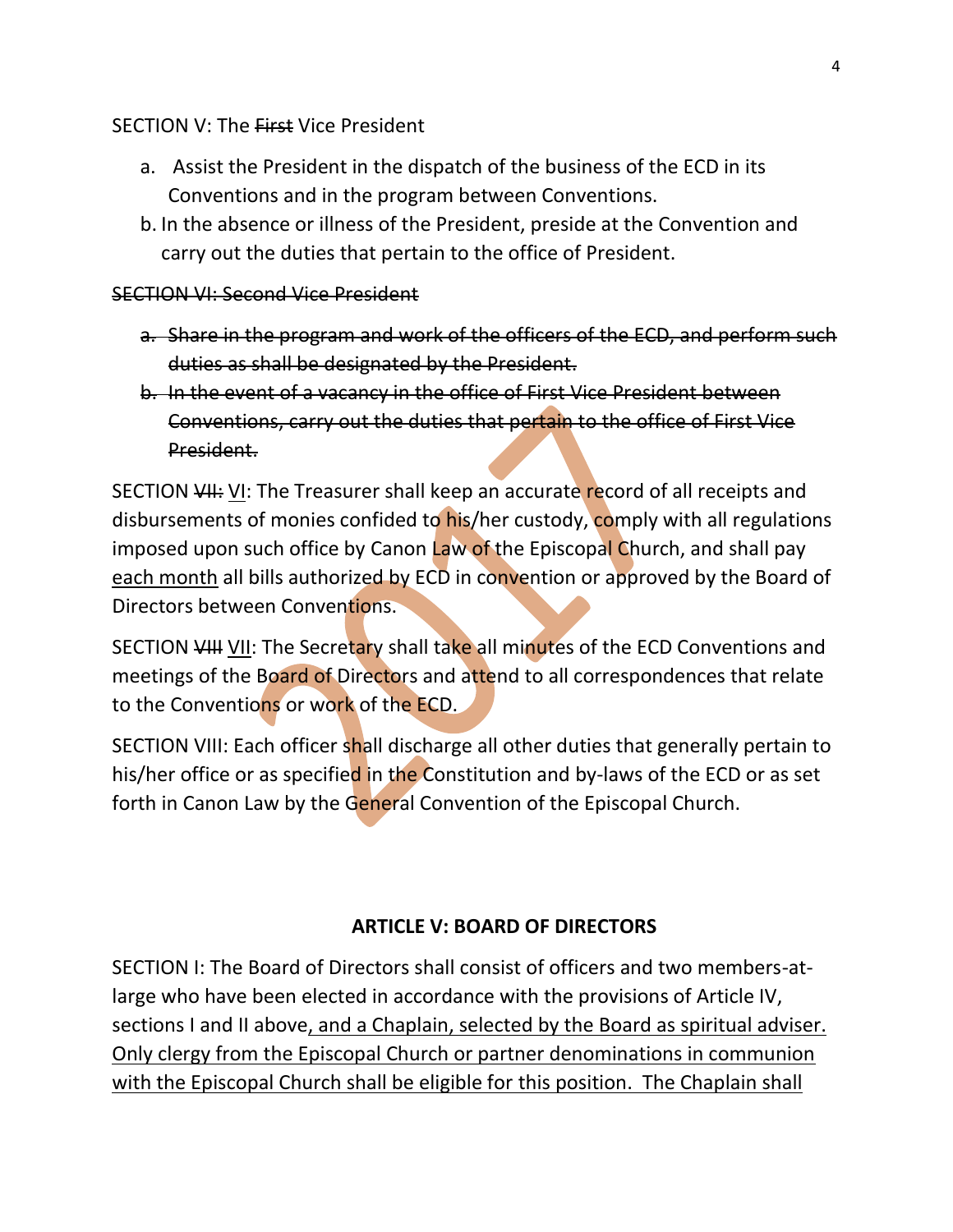encourage and equip the Board spiritually, serve as adviser on church teachings and Canon Law, and share in the program and work of the ECD.

SECTION II: The officers and Members at Large of the Board of Directors shall be the corresponding duly elected officers elected by the Convention of the ECD.

SECTION III: The affairs of the ECD between Convention shall be under the direction, management and control of the Board of Directors.

SECTION IV: The Board of Directors shall have the authority to make by-laws for its own government and to amend and alter the same, provided however, that such by-laws do not conflict with the Constitution and by-laws of the ECD.

SECTION V: The Board of Directors shall hold meetings at the call of

- a. The President at such times and places as may be deemed expedient and necessary, or
- b. By the Secretary upon the written request of three members of the Board. The Secretary then shall notify members of the Board as to the time and place of the meeting.

SECTION VI: At any meeting of the Board of Directors called by the procedure given in Section V (b), the First Vice President shall preside; but in the event of his/her absence, the Second Vice President shall preside.

SECTION VII: No business shall be transacted at meetings of the Board of Directors unless a quorum of members is present. A quorum shall be constituted when there is present a majority of the membership are 4 members of the Board present.

SECTION VIII: The Board of Directors shall be permitted to conduct necessary business by mail, email and conference calls (including computer chat meetings). Mail votes shall be sent to the President and shall be signed by the officer voting.

SECTION IX: Any officer who fails to carry out the duties of his/her office between ECD Conventions for a period of three consecutive months shall be deemed to have retired from his/her office and the next Convention shall proceed to fill the unexpired term, following conditions outlined in the Constitution, Article IV, Section III.